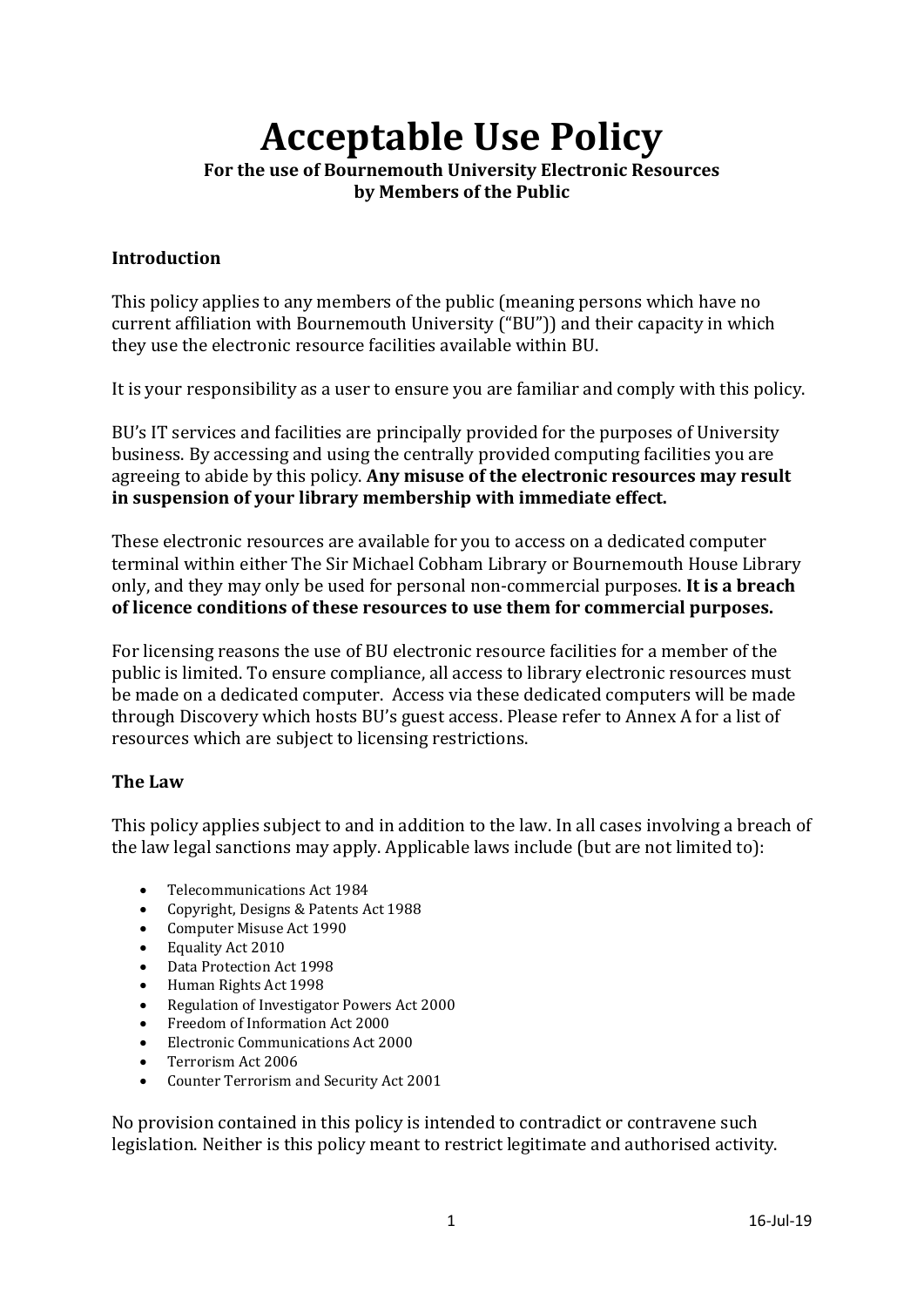# **General**

You must not in any way cause any form of damage to BU premises or IT facilities, nor to any of the services associated with them.

Library staff can provide a minimal amount of support to members of the public in their use of the electronic resources and computer facilities. The prime responsibility of the library staff is to support the needs of current BU staff and students. Current BU staff and students will be given priority over members of the public in accessing computers.

You must observe BU Library Rules, which can be found [here,](https://www.bournemouth.ac.uk/sites/default/files/asset/document/library-rules.pdf) and any guidance provided by the library staff.

# **Copyright**

The electronic resources accessible are protected by copyright law. Other than what may be permitted by law, or permitted under the terms and conditions governing the use of these resources, you must not copy or amend any part of these resources without first obtaining permission from the copyright owner.

## **Infringement**

If you do not abide by this policy you may be breaking criminal or civil law, and such law may be invoked by BU or a third party as a result of any breach.

IT Services may withdraw access to facilities from any user(s) for the purposes of investigating a breach of this policy or any relevant legislation or licence conditions. Users may be charged for the cost of remedying any damage they cause.

## **Privacy**

Your use of the electronic resources is not confidential. Use may be monitored to ensure compliance with BU policies and legislation and for ensuring the effective operation of BU's IT systems and fair allocation of resources.

BU will also hold your application to use the electronic resources for a period of 1 year after the date of application. The purpose of this is to ensure BU has your contact details in the event you breach this policy.

BU undertakes to keep your data securely and to only use your data in accordance with the Data Protection Act 1998 (the "DPA") and the General Data Protection Regulations (in force from May 2018) (the "GDPR"). Under the DPA and GDPR your rights include:

- obtaining access to, and copies of the personal data BU holds about you;<br>■ correcting any incorrect data BU may hold about you;
- **CORREGISTM** correcting any incorrect data BU may hold about you;<br>**CORPENDED FEATA** requiring BU to cease processing your personal data;
- requiring BU to cease processing your personal data;
- requiring BU to erase your personal data; and<br>■ requiring us not to send you marketing publica
- requiring us not to send you marketing publications.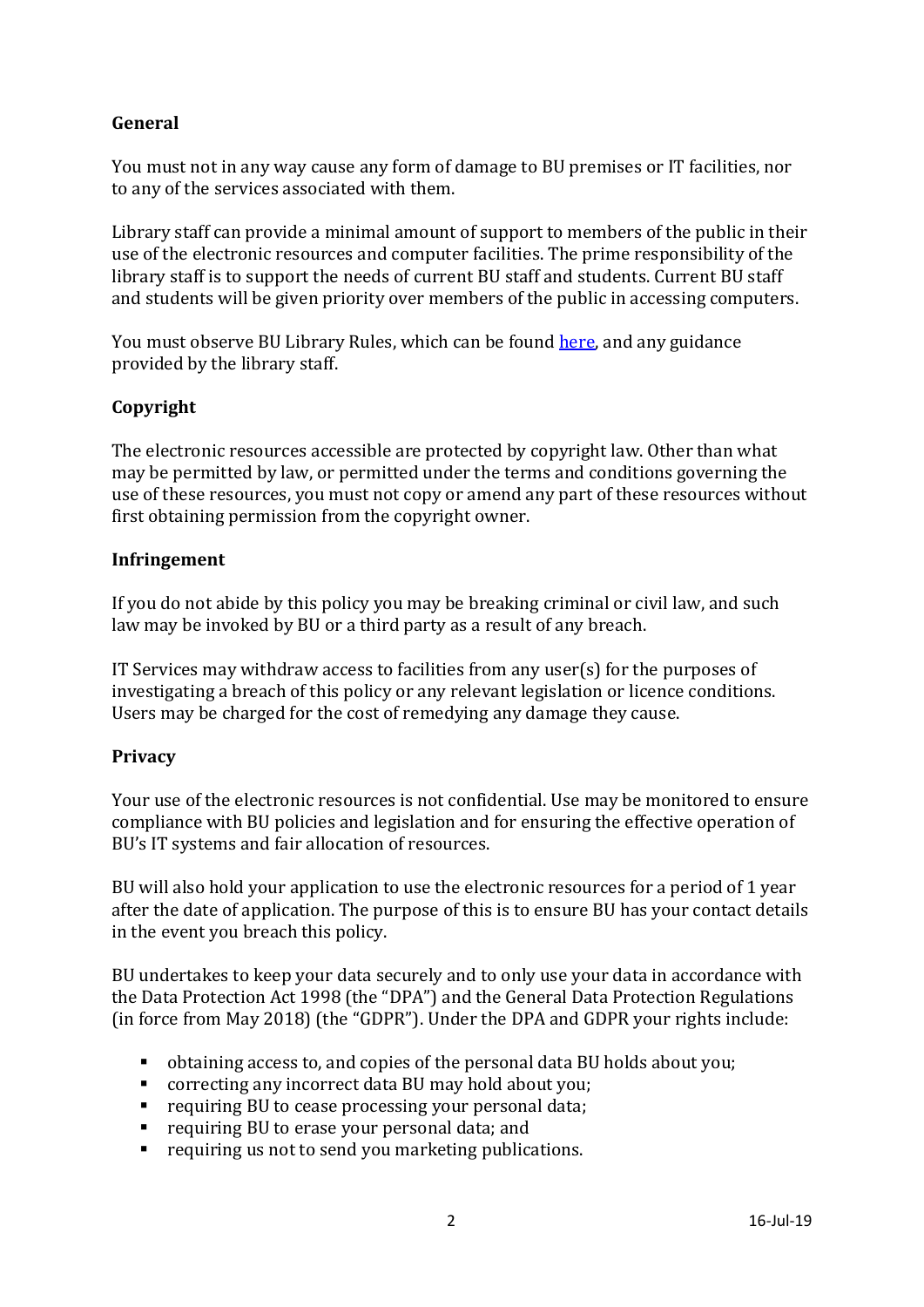If you are not satisfied with how we process your personal data, you can raise a complaint to the Information Commissioner.

# **Disclaimer**

No claim shall be made against BU, its employees or agents in respect of any loss or damage, including but not limited to injury or death, alleged to have been caused whether by defect in the electronic resources or by act or neglect of the University, its employees or agents. BU does not warrant that the electronic resources, or your use of the same, will be uninterrupted, error free or fail-safe.

BU reserves the right to amend this policy as necessary, the current policy shall be available on request and is on BU Library's webpag[e here.](https://www.bournemouth.ac.uk/students/library/guest-visitor-information) It is your responsibility to ensure you have read the terms of the current policy.

Please speak to a library representative if you require any further information regarding the terms governing the use of electronic resources.